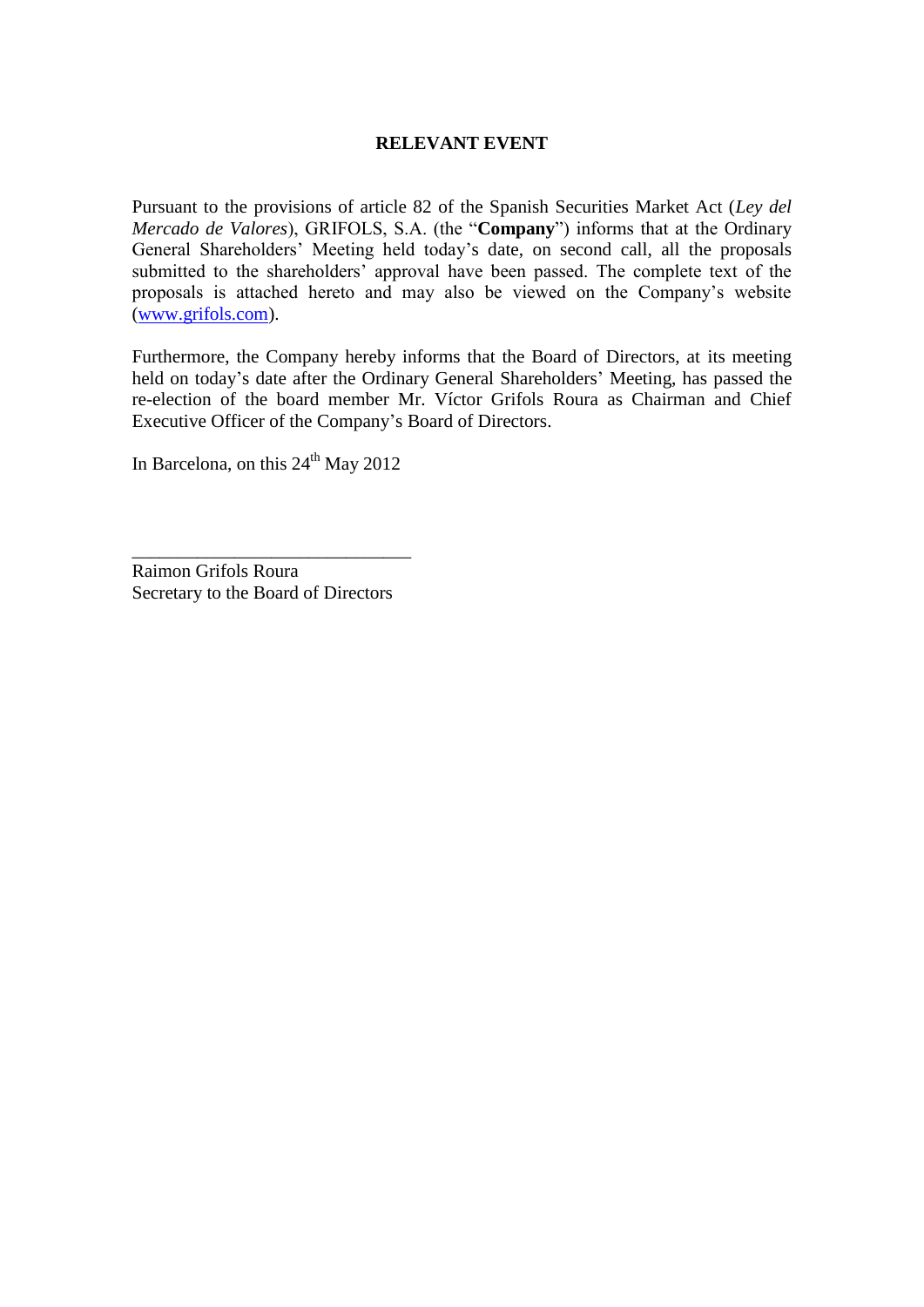#### **GRIFOLS, S.A.**

### **PROPOSED RESOLUTIONS TO BE SUBMITTED TO THE GENERAL SHAREHOLDERS' MEETING (23/24 MAY 2012)**

## **First. Review and approval, as the case may be, of the individual annual accounts and management report, as well as of the proposal for allocation of results relating to fiscal year ended December 31, 2011.**

To approve the Company's individual annual accounts, which are composed of the balance sheet, profit and loss account, statement of changes in net equity, cash flow statement and annual report, as well as the individual management report, relating to the fiscal year ended December 31, 2011, which show a profit of EUR 167,286.99.

The Company's individual annual accounts, which correspond with the audited accounts and which will be registered with the Commercial Registry, have been signed by all the members of the Board of Directors, with the exception of Messrs. Steven F. Mayer and W. Brett Ingersol, who attended the accounts preparation meeting by means of conference call.

In accordance with the annual accounts submitted, to approve the following allocation of results:

| To legal reserve     | EUR 16,728.69  |
|----------------------|----------------|
| To voluntary reserve | EUR 150,558.30 |
| TOTAL                | EUR 167,286.99 |

# **Second. Review and approval, as the case may be, of the consolidated annual accounts and management report relating to fiscal year ended December 31, 2011.**

To approve the consolidated annual accounts of the Group, which are composed of the balance sheet, profit and loss account, statement of changes in net equity, cash flow statement and annual report, as well as the management report of the Group, relating to fiscal year ended December 31, 2011.

The consolidated annual accounts, which correspond with the audited accounts and which will be registered with the Commercial Registry, have been signed by all the members of the Board of Directors, with the exception of Messrs. Steven F. Mayer and W. Brett Ingersol, who attended the accounts preparation meeting by means of conference call.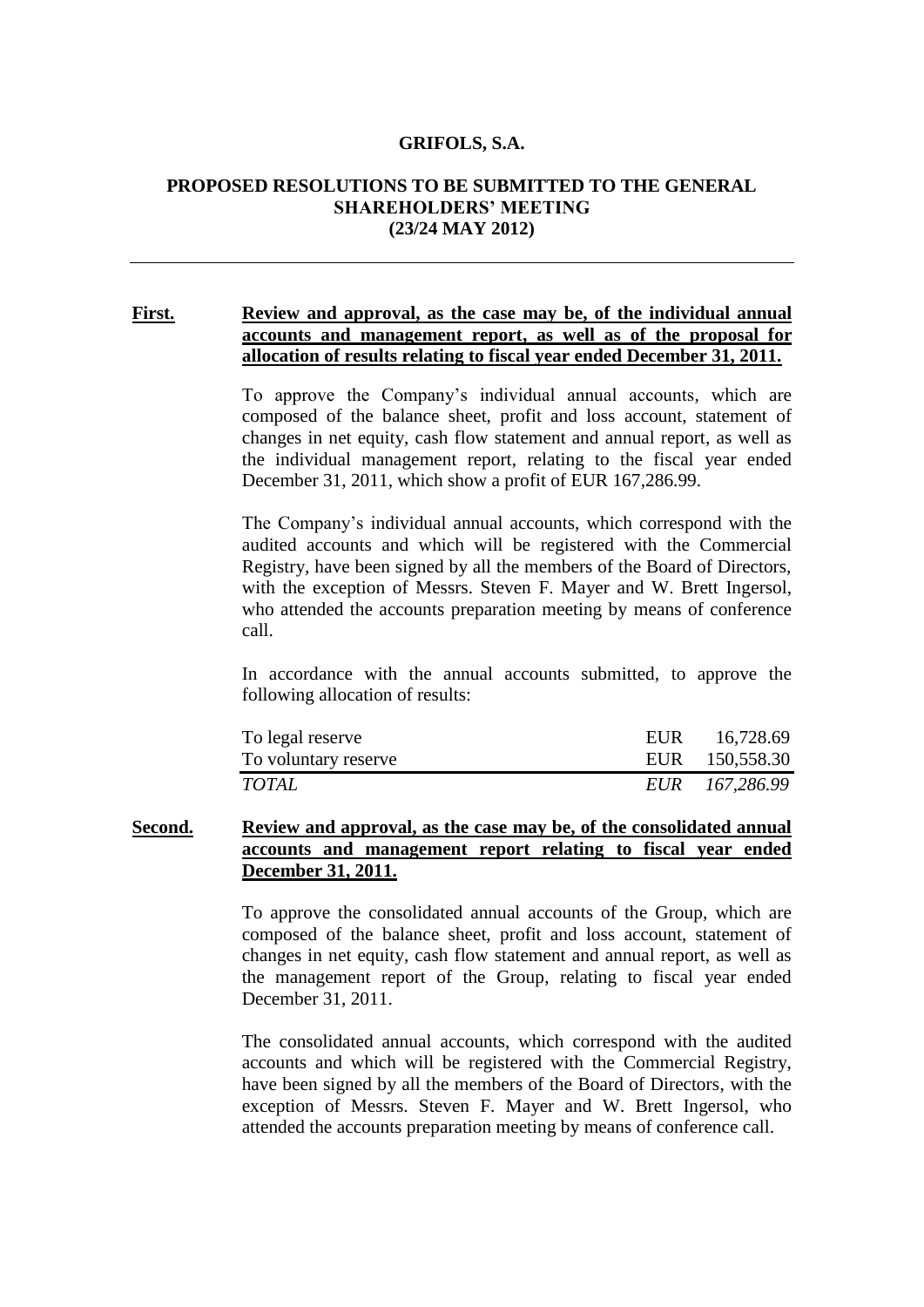# **Third. Review and approval, as the case may be, of the performance of the Board of Directors throughout the fiscal year ended December 31, 2011.**

To approve the management of the Board of Directors, at both Company and Group level, throughout the fiscal year ended December 31, 2011.

## **Fourth. Re-election of auditors of the individual annual accounts.**

To re-elect as auditors of the Company's individual accounts, the company KPMG Auditores, S.L., registered in the Official Registry of Auditors (*Registro Oficial de Auditores de Cuentas del Instituto de Contabilidad y Auditoría de Cuentas*) under number S0702, with registered office in Madrid, Paseo de la Castellana, nº 95, registered in the Commercial Registry of Madrid, under Volume 11,961, Sheet M-188,007 and provided with Tax Identification Card number B-78510153, for the term of one year starting January 1, 2012. Such appointment will therefore comprise the audit of the annual accounts for the fiscal year ended December 31, 2012.

# **Fifth. Re-election of auditors of the consolidated annual accounts.**

To re-elect as auditors of the Company's consolidated annual accounts, the company KPMG Auditores, S.L., registered in the Official Registry of Auditors (*Registro Oficial de Auditores de Cuentas del Instituto de Contabilidad y Auditoría de Cuentas*) under number S0702, with registered office in Madrid, Paseo de la Castellana, nº 95, registered in the Commercial Registry of Madrid, under Volume 11,961, Sheet M-188,007 and provided with Tax Identification Card number B-78510153, for the term of one year starting January 1, 2012. Such appointment will therefore comprise the audit of the annual accounts for the fiscal year ended December 31, 2012.

# **Sixth. Re-election of Board Members:**

6.1.- Re-election of Mr. Víctor Grifols Roura

To re-elect Mr. Víctor Grifols Roura, whose data are recorded in the Commercial Registry, as director of the Company for a term of five (5) years.

It is herein stated that, according to the Appointments and Remuneration Committee, Mr. Grifols Roura will continue to serve as an "executive director".

6.2.- Re-election of Mr. Juan Ignacio Twose Roura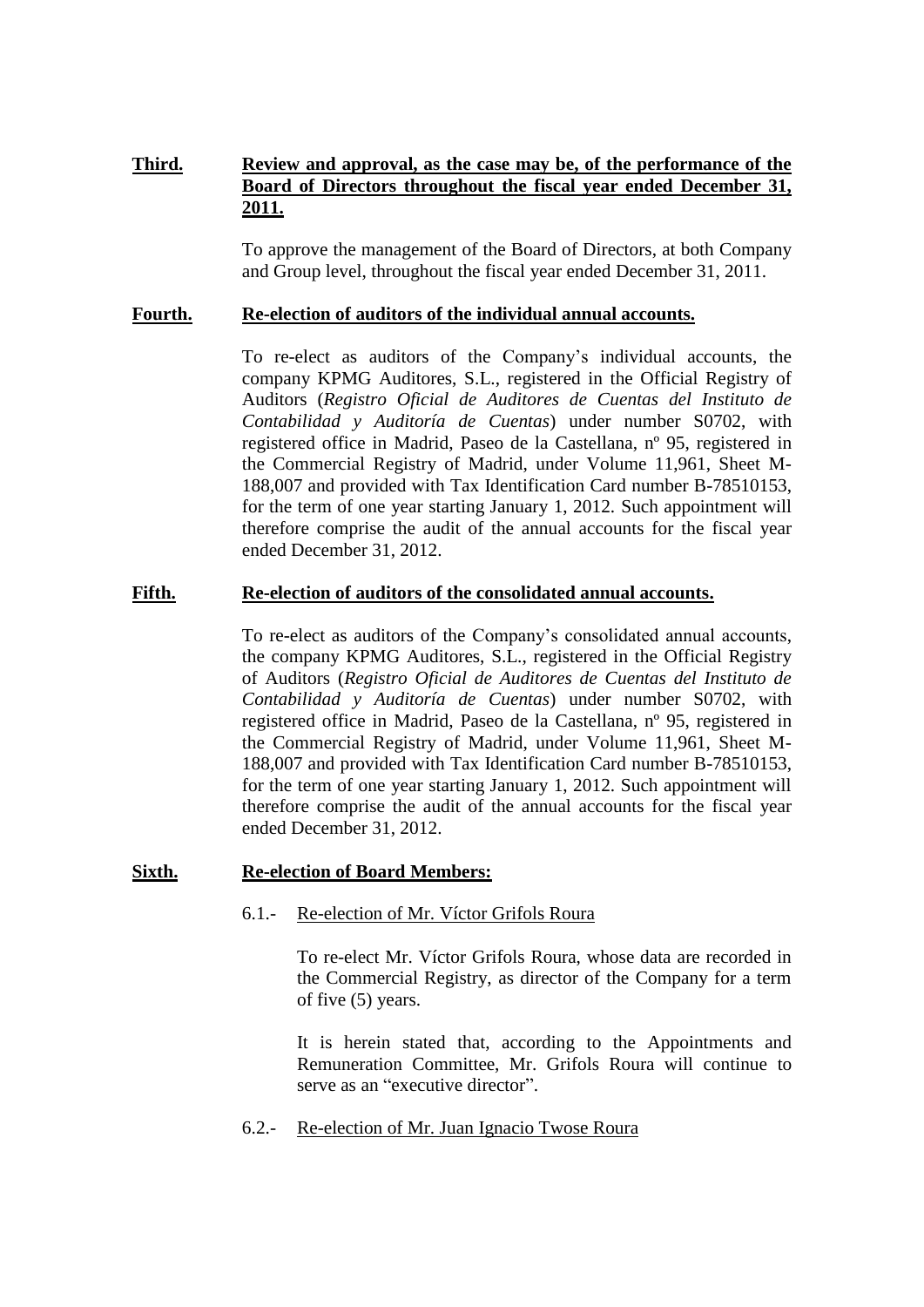To re-elect Mr. Juan Ignacio Twose Roura, whose data are recorded in the Commercial Registry, as director of the Company for a term of five (5) years.

It is herein stated that, according to the Appointments and Remuneration Committee, Mr. Twose Roura will continue to serve as an "executive director".

#### 6.3.- Re-election of Mr. Ramón Riera Roca

To re-elect Mr. Ramón Riera Roca, whose data are recorded in the Commercial Registry, as director of the Company for a term of five (5) years.

It is herein stated that, according to the Appointments and Remuneration Committee, Mr. Riera Roca will continue to serve as an "executive director".

## 6.4.- Re-election of Thorthol Holdings BV

To re-elect Thorthol Holdings BV, whose data are recorded in the Commercial Registry, as director of the Company for a term of five (5) years.

It is herein stated that, according to the Appointments and Remuneration Committee, Thorthol Holdings BV will continue to serve as an "external proprietary director" (*consejero dominical*).

## **Seventh. Approval of the Board Members' remuneration.**

To approve the payment of a total gross annual remuneration of EUR 100,000 for the fiscal year 2012, for each of the members of the Board of Directors acting as an external director, with the exception of those external directors that are rendering paid professional services to the Company or the Group during said fiscal year.

## **Eighth. Consultative vote on the Annual Remuneration Report.**

Pursuant to the provisions of article 61.ter of the Spanish Securities Market Act (*Ley del Mercado de Valores*), to submit the Annual Remuneration Report to a consultative vote of the General Shareholders' Meeting.

# **Ninth. Granting of authorities in order to formalize and execute the resolutions passed at the General Shareholders' Meeting.**

To empower all the members of the Board of Directors, as well as the Secretary and Vice Secretary non-members, so that any of them, indistinctively, may formalize in a public deed the resolutions passed at